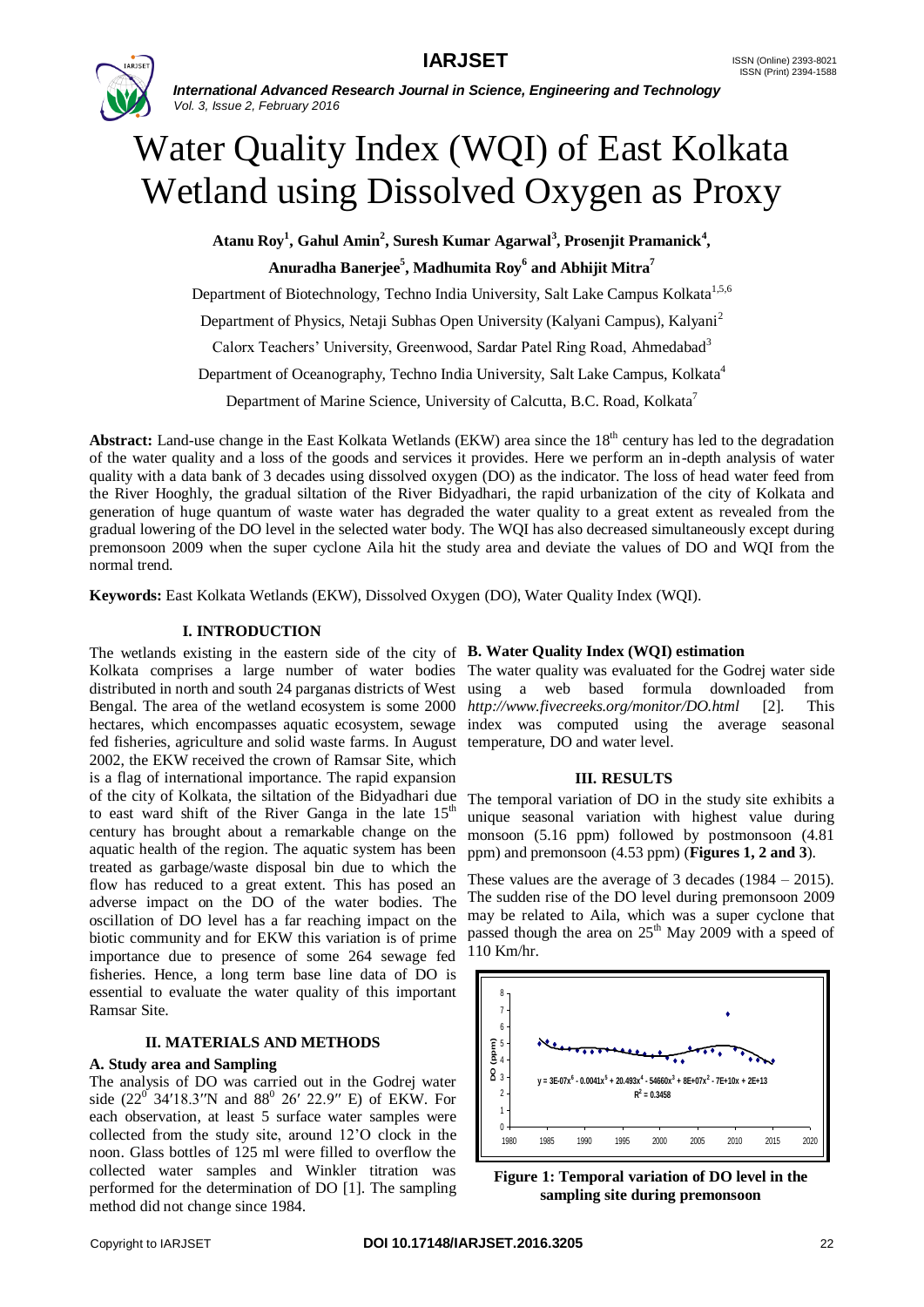

*International Advanced Research Journal in Science, Engineering and Technology Vol. 3, Issue 2, February 2016*



**Figure 2: Temporal variation of DO level in the sampling site during monsoon**



**Figure 3: Temporal variation of DO level in the sampling site during postmonsoon**

The WQI exhibits a gradual decrease with time except during premonsoon 2009, when the diffusion of oxygen was maximum due to the turbulence caused in the wetlands by the super cyclone (**Figure 4 and Table 1**). Similar observations on the sudden hike of DO due to cyclonic depression were observed by several researchers [3, 4, 5, 6, 7, 8, 9 and 10] in the present geographical locale.



**Figure 4: WQI in the sampling site based on DO data of 3 decades (1984-2015)**

**Table 1: Seasonal variations WQI values during 1984 – 2015**

| Year | <b>Premonsoon</b> | <b>Monsoon</b> | Postmonsoon |
|------|-------------------|----------------|-------------|
| 1984 | 78                | 90             |             |
| 1985 | 80                | 89             |             |
| 1986 |                   |                |             |

| 1987 | 72 | 78              | 59              |
|------|----|-----------------|-----------------|
| 1988 | 70 | 76              | 57              |
| 1989 | 68 | 76              | $\overline{57}$ |
| 1990 | 64 | 75              | 57              |
| 1991 | 64 | 76              | 56              |
| 1992 | 66 | $\overline{85}$ | 60              |
| 1993 | 68 | 75              | 57              |
| 1994 | 68 | 78              | $\overline{57}$ |
| 1995 | 68 | 76              | 57              |
| 1996 | 66 | 76              | $\overline{55}$ |
| 1997 | 66 | 80              | 57              |
| 1998 | 62 | 89              | 64              |
| 1999 | 59 | 80              | 57              |
| 2000 | 64 | 79              | $\overline{53}$ |
| 2001 | 57 | 79              | 57              |
| 2002 | 53 | 79              | 52              |
| 2003 | 52 | 76              | 57              |
| 2004 | 72 | 78              | 57              |
| 2005 | 68 | 80              | $\overline{59}$ |
| 2006 | 66 | 81              | 62              |
| 2007 | 68 | 90              | 64              |
| 2008 | 62 | 78              | 57              |
| 2009 | 99 | 84              | 66              |
| 2010 | 70 | 78              | 60              |
| 2011 | 62 | 78              | 55              |
| 2012 | 55 | 75              | 46              |
| 2013 | 53 | 76              | 46              |
| 2014 | 53 | 73              | 45              |
| 2015 | 53 | 72              | 44              |

# **IV. DISCUSSION**

The present sampling site receives the urban wastes from the city of Kolkata and is presently treated for dumping the constructional wastes adjacent to the wetland. It is observed that the DO level in the present study area has decreased by 20.6 %, 18.37 % and 27.19 % during premonsoon, monsoon and postmonsoon respectively, which is equivalent to a decrease of 0.033 ppm/yr in premonsoon, 0.034 ppm/yr in monsoon and 0.048 ppm/yr in postmonsoon.

The average WQI in the study site is 65.69, 79.25 and 57.41 during premonsoon, monsoon and postmonsoon respectively. These are the average values for the entire period of investigation. Such pronounced temporal variation in WQI may be attributed to the degree of anthropogenic stress in and around the study site that has amplified greatly in recent times. The relatively higher mean value of WQI during monsoon may be attributed to increase of fresh water load in the system due to precipitation and subsequent run-off from the adjacent land masses.

The Kolkata Municipal Corporation (KMC) generates around 600 million litres of sewage per day. The waste water is led to the pumping stations by underground sewers and pumped into open channels. There are six terminal pumping stations in KMC area which are used for pumping the wastewater into the open channel, which is then fed into the fisheries of EKW, where detention leads